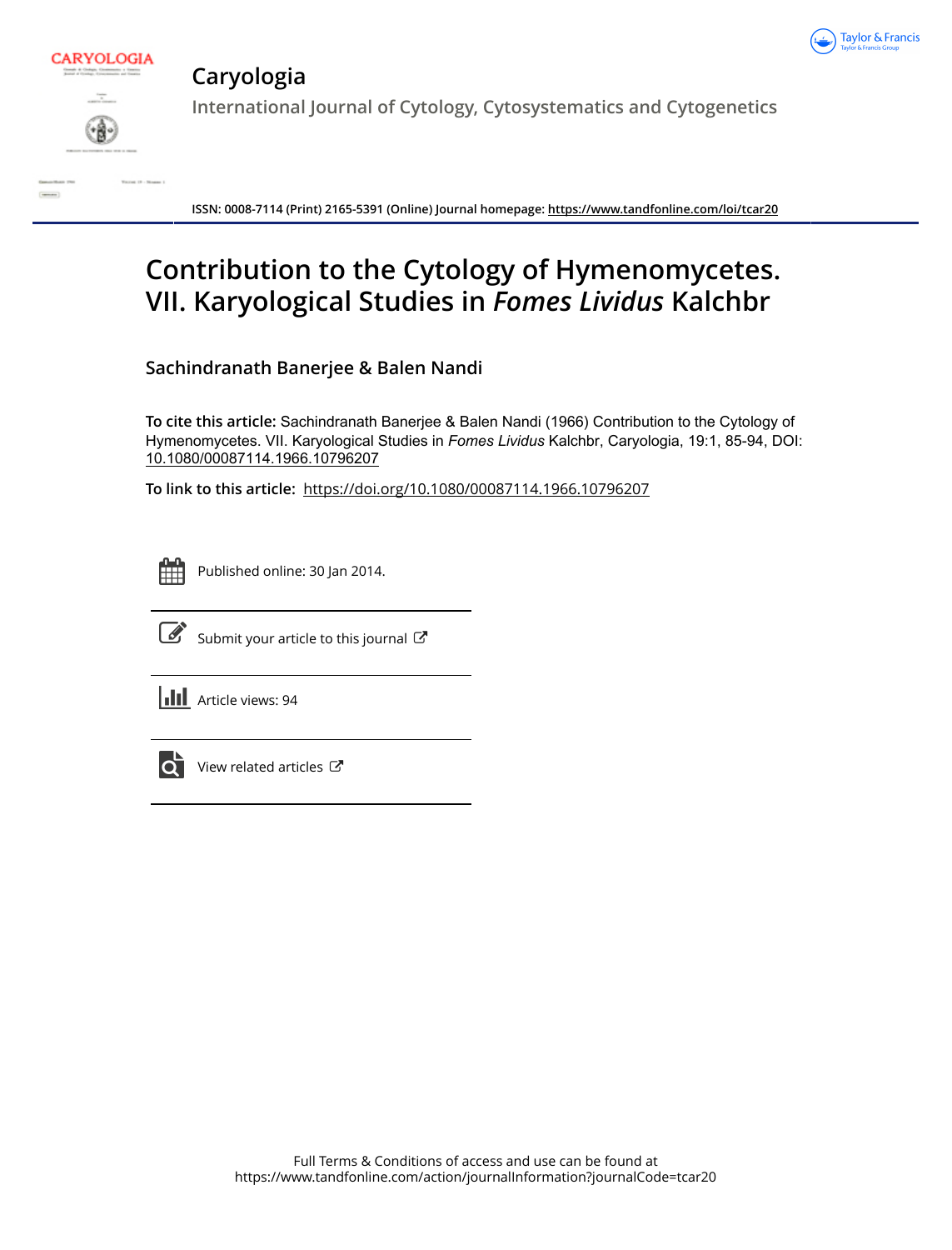### CONTRIBUTION TO THE CYTOLOGY OF HYMENOMYCETES. VII. KARYOLOGICAL STUDIES IN *FOMES LIVIDUS* KALCHBR.

#### SACHINDRANATH BANERJEE and BALEN NANDI Botany Department, University of Calcutta, Calcutta, India.

*Received:* 14th *July 1965* 

#### INTRODUCTION

A knowledge of the karyological phenomena in the life-cycle of a Hymenomycetes is undoubtedly essential in understanding its biology properly. A critical review on the subject has already been made by OLIVE (1953) where it will be evident that a major part of the work has been done on Agaricaceae. Recently BOIDIN (1954) has further supplemented our knowledge on this line of research in some Hydnaceae and Thelephoraceae. In India, it was Bose (1937) who first takled the problem and worked on the basidial cytology of eleven species of Polyporaceae. Following his lead, BANERJEE and his coworkers (1955, 1956, 1957, 1960, 1961, 1962) have added informations on the karyological phenomena in some species of Polyporaceae, Thelephoraceae and Agaricaceae during recent years. With a view to add further contribution along this line, the authors have selected *Fomes lividus* Kalchbr., a resupinate member of the family Polyporaceae of which any information as to its nuclear behaviour is lacking.

#### MATERIAL AND METHODS

For the study of nuclear conditions in the basidia, rectangular blocks  $(5 \text{ mm.} \times 5 \text{ mm.})$  were made from fresh fructifications of F. *lividus*, collected from the timberyards of Calcutta while growing luxuriantly on logs of *Shorea robusta*  Gaertn. f. in the months of July to October. It was found that before fixation pre-soaking of the fruit-bodies by rain or water was essential for obtaining divisional stages of the nuclei. Different fixatives, such as, « Bouin-Allen », « Sass », « Carnoy », « Nawaschin  $(A \times B)$  » and « Formol-Acetic-Alcohol » were used of which « Bouin-Allen » proved to be the best although « Sass » yielded satisfactory

#### 85] **[Caryologia, Vol. 19, n. 1, 1966**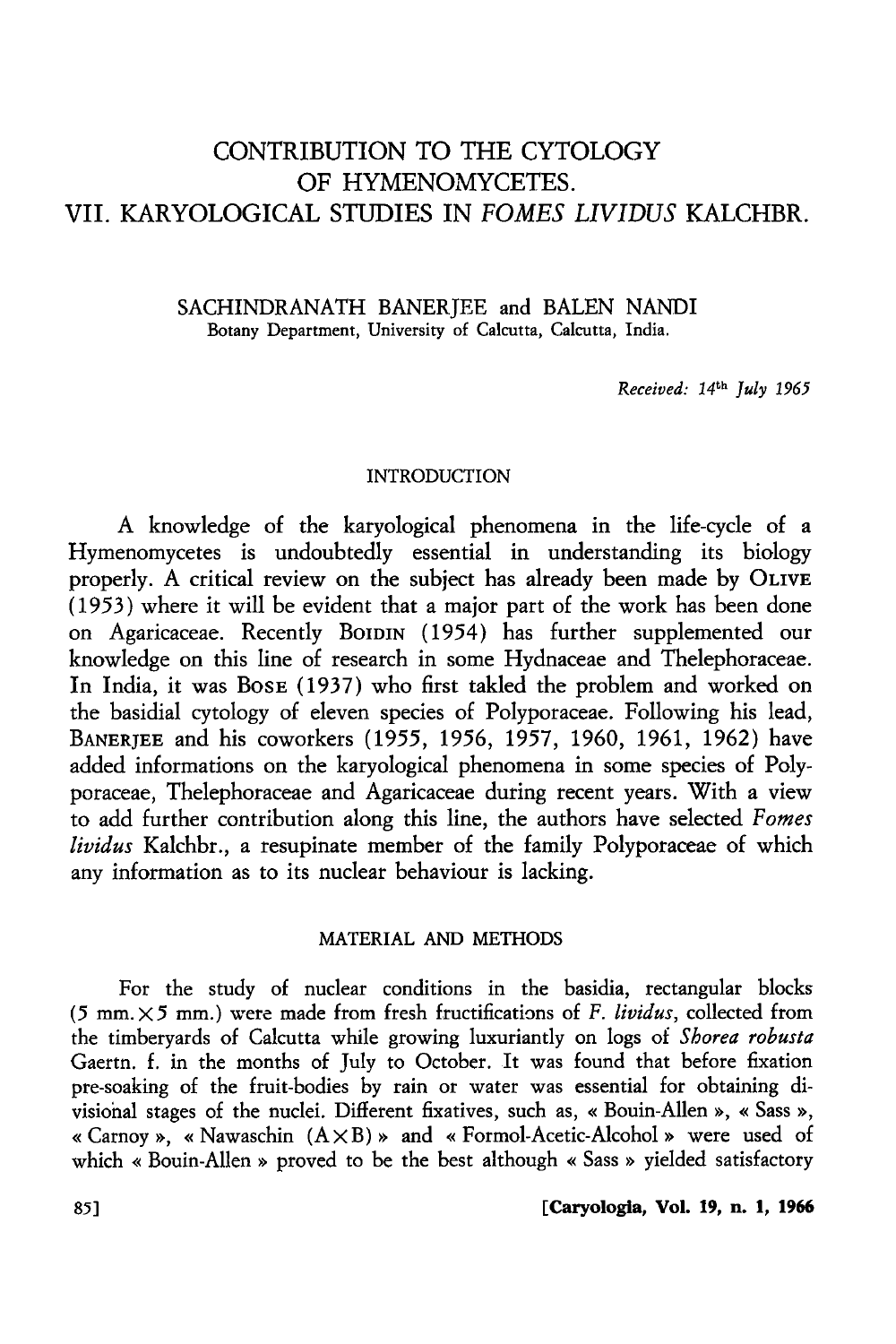results. Following SAss (1929), the air from the pore-tubes was pumped out to obtain rapid penetration of the fixative. After fixation the materials were washed, where necessary, dehydrated following EHRLICH and McDoNOUGH (1949) to avoid difficulties in sectioning, and finally embedded in paraffin.

Microtome scetions  $7 \mu$  were cut and the sections were stained separately in Heidenhein's iron-alum haematoxylin, crystal violet (1% aqueous solution), pyronin-methyl green, leuco-basic fuchsine (FEULGEN and RosSENBECK 1924) and Giemsa staining. Of these, iron-alum-haematoxylin gave best results when used after fixation with « Bouin-Allen » or « Sass ». Following the method suggested by GWYNNE-VAUGHAN and BARNES (1937), it has been found that best preparation could be obtained only after mordanting the sections for 1 hr. in 4% aqueous ironalum followed by staining in haematoxylin for 2 hrs. Subsequently, differentiation was done in saturated aqueous solution of iron-alum.

KNIEP's (1913) agar-film technique, as modified by SAss (1929) was used for studying haryological phenomena in spores, spore germination, primary and secondary mycelia. Spore-deposits were directly taken on thin film of cleared 3% malt-agar on sterile slides. Some of the slides were immediately fixed while others were incubated at 30° C for germination of the spores. The germinating spores were fixed at different stages of development. Preparations of primary and secondary mycelia were made separately on agar films and fixed in the same way. Both « Sass » and « Bouin-Allen » yielded satisfactory results in case of spores, germinating spores and the two types of mycelia.

#### OBSERVATIONS

The nuclear cycle in this species may well begin with the study of hymenium. The hymenium, consisting of basidia, is a compact laer. The mature basidia are typically clavate, tetrasterigmatic and quadrisporous. The young basidia are elongated, slightly swollen than the terminal hyphal cells and always binucleate. They contain densely granular cytoplasm and without conspicuous vacuoles. In each basidium, the two nuclei remain a little distance apart and are arranged one above the other along the long axis about half way up the basidium (Fig. 1, a-a'). Each nucleus is conspicuously small (1-1.5  $\mu$  across) and although not distinctly visible, is bounded on the outside by a nuclear membrane. The main mass of the nucleus, in a stained preparation, consists of deeply stained, small chromatin body separated from

Fig. 1. - Nuclear phenomena in the basidia of *Fomes lividus* Kalchbr.: *a-a*", young binucleate basidia; *b-c'*, stages of karyogamy; *d-f.* stages of prophase during the first division of meiosis showing reticulate structure of the nucleus with condensed heterochromatin bodies; *f'-h'*, subsequent stages of the division; *i-i,* binucleate basidia formed after first division; k-p, stages of the second division of meiosis of two daughter nuclei; *q,* tetranucleate basidium; *q'r,* formation of sterigmata and a 8-nucleate basidium; *S·t,* migration of four nuclei in the four basidiospore and the other four remain within the basidium; u-y, gradual disintegration of the four nuclei in the collapsing basidia; *y,* binucleate basidiospores.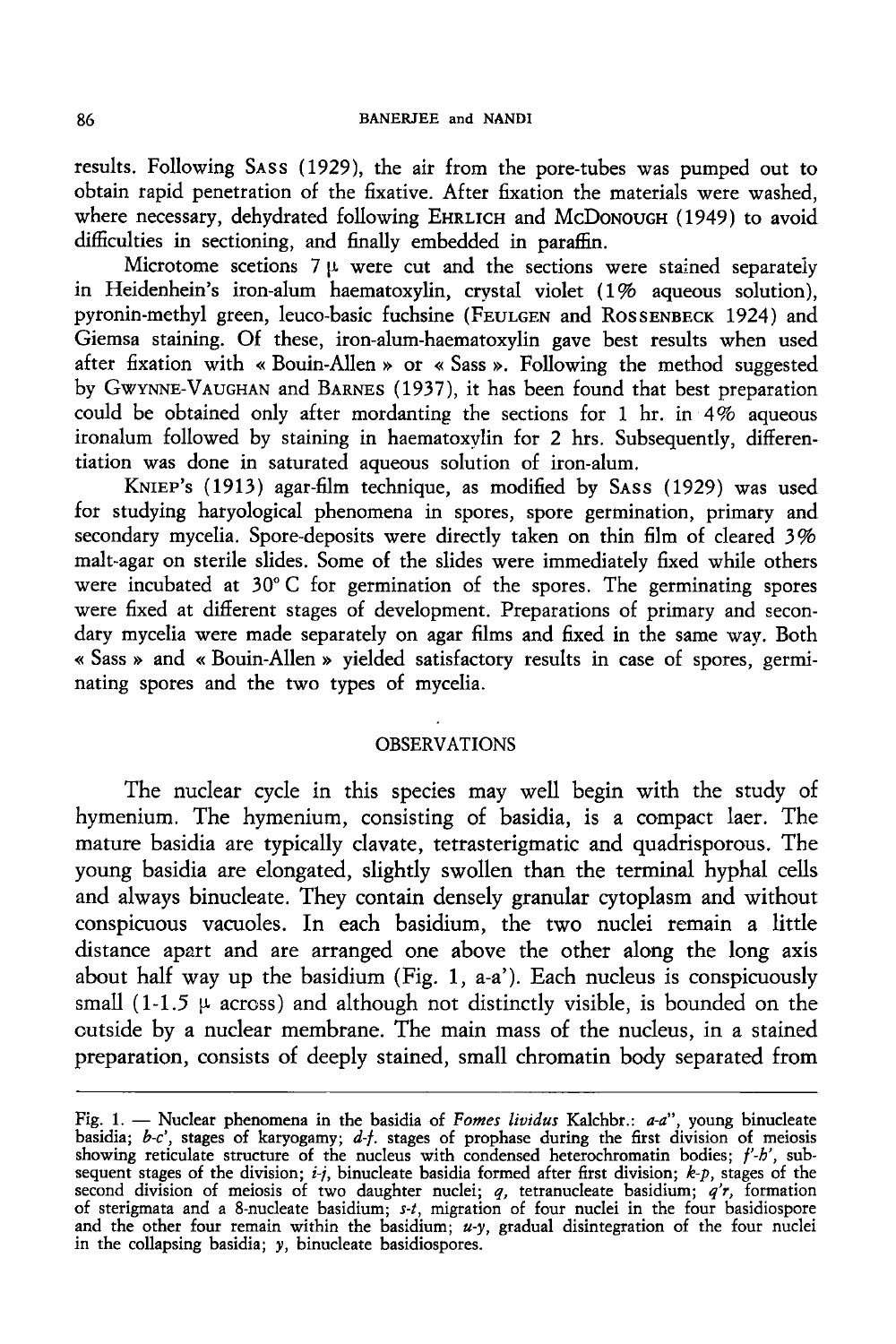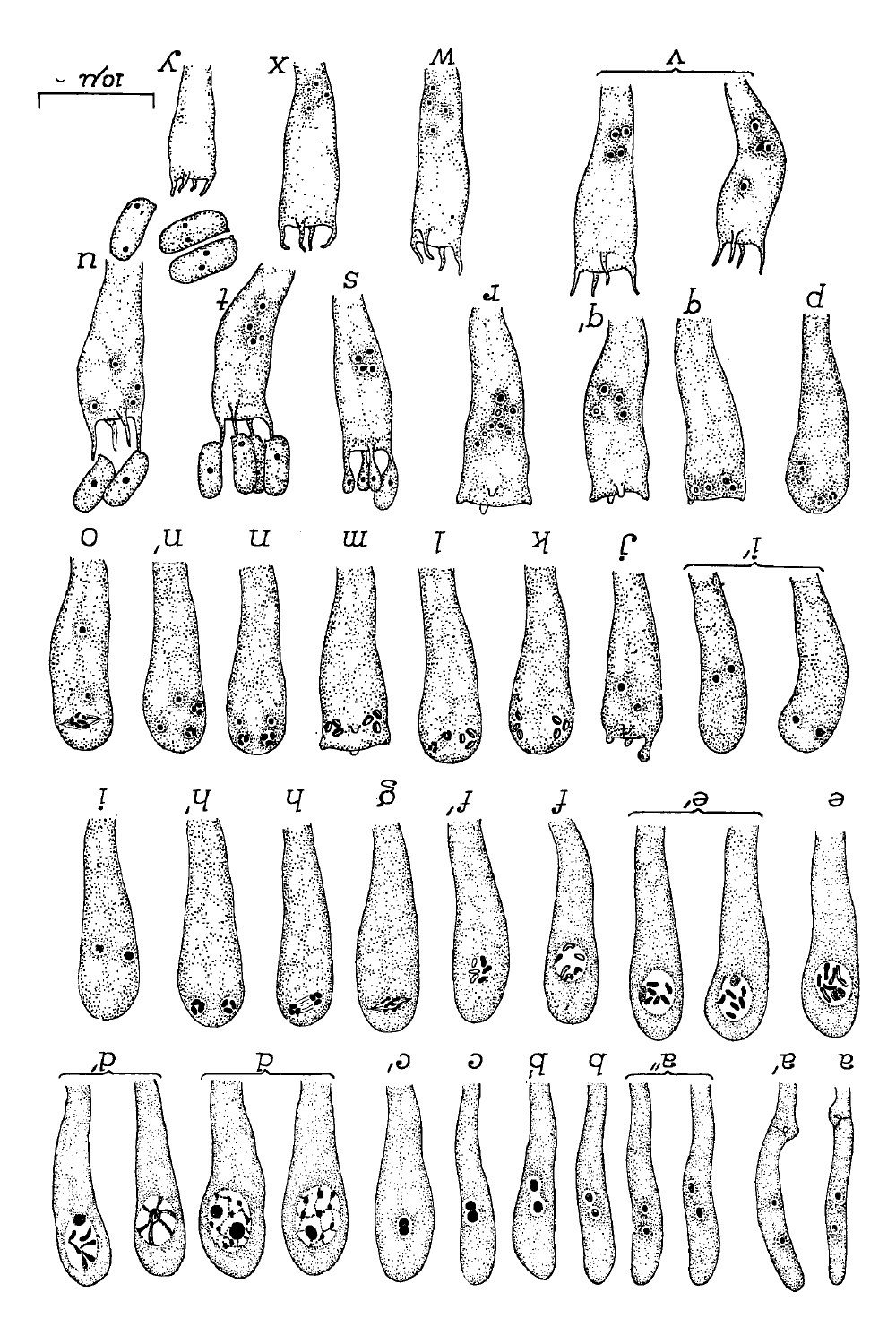the nuclear membrane by a clear, hyaline zone of karyolymph, about 0.5  $\mu$ wide (Fig. 1, a-a'). The two nuclei gradually approach each other (Fig. 1, a") and ultimately fuse to form a synkaryon. During early stages of fusion, the two nuclei come close together and their hyaline zone appear first to coalesce (Fig. 1, b-b'). At this stage, the two chromatin bodies lie within a common, hyaline, somewhat dumb-bell shaped area. Fusion of the chromatin bodies then takes place (Fig. 1, c-c'). The fusion nucleus, at his stage, is similar in structure to those in the young basidium but somewhat conspicuous and larger (3.5-4.5  $\mu$ ) in size. This type of nucleus where the nuclear matter and chromatin portions are contracted into an intensely stainable, homogenous body free from the majer part of karyolymph is considered as ' compact and homogenous' by PINTO-LOPES (1949). Simultaneously, the basidium also enlarges and gradually attains its maximum size. With karyogamy and formation of synkaryon, the dikaryophasic stage in the life-cycle of the fungus comes to an end. The synkaryon, the only diplophasic stage in the life-cycle, at first occupies approximately the central region of the basidium but subsequently migrates to its upper part. From this it can be assumed that this stage lasts longer than other stages and the fusion nuclei probably undergo a period of rest in preparation for the inception of meiosis. With the onset of meiosis, the synkaryon enters the first stage or 'interphase' of the divisioncycle and enlarges considerably and in the following prophase almost attains the width of the basidium (Fig. 1, d). Delicate reticulum, beaded at places due to deeply stained heterochromatic bodies, and one or two nucleoli make their appearance particularly in preparations stained with haematoxylin and crystal violet (Fig. 1, d). These heretochromatic bodies represent the chromocenters of chromosomes. In some higher plants, it is often possible to estimate the number of chromosomes in a metabolic nucleus by counting such heterochromatic masses (SHARP 1943). In this case, however, the number of chromosomes cannot be calculated accurately from these heterochromatin bodies since their number varies in nuclei of different basidia. During late prophase, chromosomal condensation starts and the nucleolus gradually disappears by losing its chromaticity (Fig. 1, d-e'). Ultimately, the nucleolus disappears completely and the chromosomes become visible within a distinct nuclear membrane (Fig. 1, f). Six distinct chromosomes ( $2n = 6$ ) have been observed (Fig. 1, f'). Typical bivalent chromosomes, however, have not

Fig. 2. - Nuclear phenomena in the basidiospores and germinating basidiospores of *Fames lividus* Kalchbr: *a,* uninucleate basidiospore; *b-d,* binucleate basidiospores, *c-k,* production of germ-tubes from any point on the spore-wall and subsequent migration of the nucleus or nuclei; h, one nucleus migrating into the germ-tube; j, migration of both the nuclei into the germ-tube; *l-p,* subsequent nuclear divisions form a multinucleate condition; *q-t,* septumformation results in the production of terminal uninucleate hypha! cell.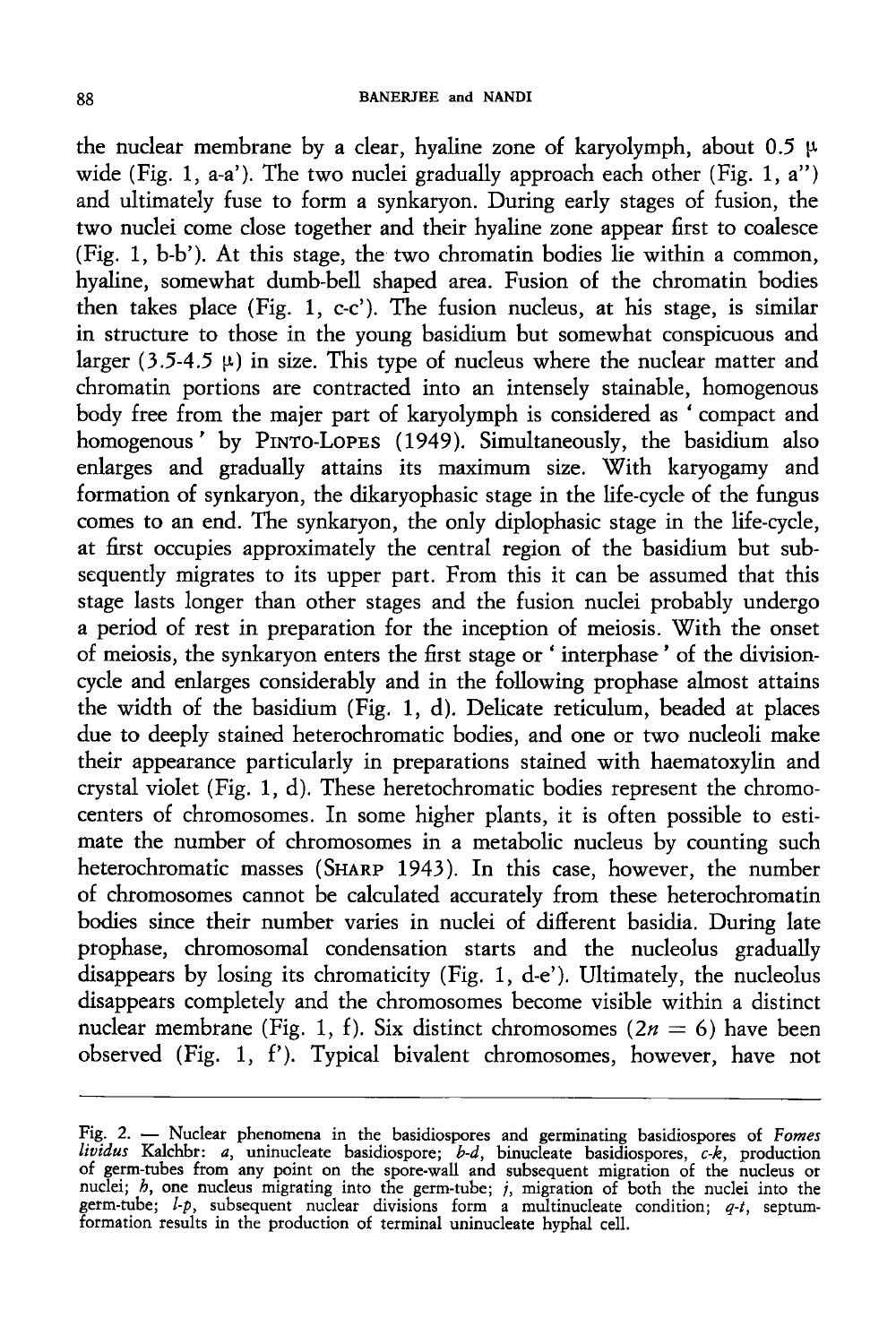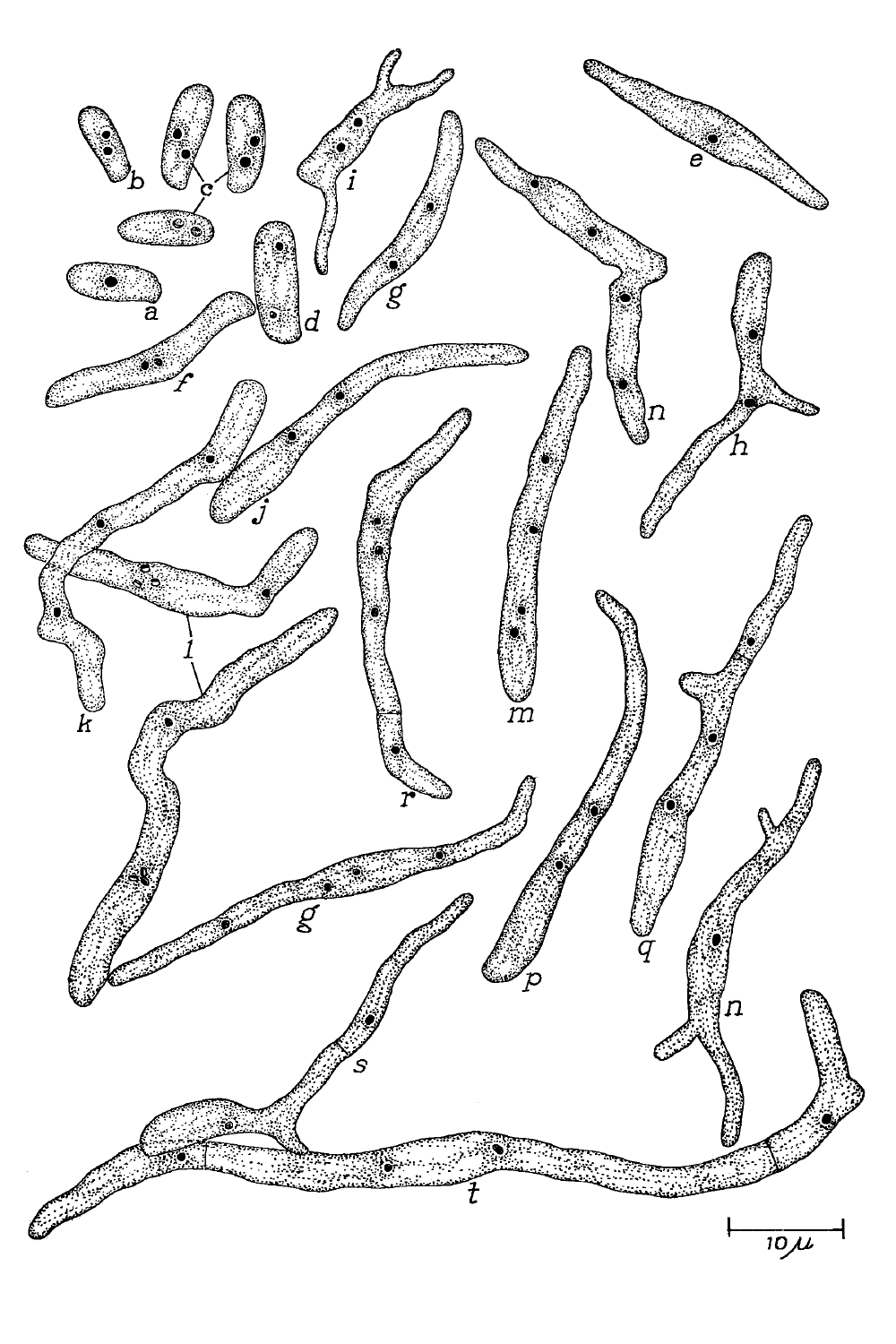#### 90 BANERJEE and NANDI

been observed. The nuclear membrane disappears with the formation of a transverse spindle (Fig. 1,  $f'$ -g). Closely associated chromosomes are clearly visible near its equatorial region (Fig. 1, g). Subsequently, this stage is followed by anaphasic separation and one member of each of three pairs of chromosomes  $(n = 3)$  constituting a genome moves towards each pole (Fig. 1, h). The individuality of the chromosomes during late anaphase and early telophase is distinct (Fig. 1, h-h') while the fibres of the spindle disappear. Ultimately, the chromosomes at each pole lose their identity and form a daughter nucleus consisting of a rounded chromatin mass, a surrounding hyaline zone, the nuclear membrane and exactly similar in structure with the nuclei of the young basidium. The two daughter nuclei formed due to first meiotic division lie opposite to each other and at right angles or obliquely so to the long axis of the basidium (Fig. 1, i-j). At this stage basidia enlarge considerably and are typically clavate in form. Their swollen apices projected a little beyond the young basidia. From the preponderance of binucleate condition it can be stated that a short ' interkinetic ' stage probably exists between the first and second divisions of meiosis. The two nuclei then divide in succession (Fig. 1, 1, n-o) but sometimes their divisions are simultaneous (Fig. 1, k, m). The detailed chromosomal changes similar to prophase I have, however, not been observed. Stages have been found where one nucleus is in the metaphase (Fig. 1, 1) or anaphase stage (Fig. 1,  $o$ ) while the other has already completed its division. The orientation of the spindles during the second division shows much variation. In some cases both the spindles are transverse (Fig. 1, k-n) while in others one is transverse and the other longitudinal or obliquely longitudinal (Fig. 1,  $n^2-p$ ). The four nuclei resulting from the second meiotic division, are alike in size, structure and staining properties but their orientation in the basidium is extremely variable. They do not show any definite arrangement within the basidium and either lie closely associated together at the centre (Fig. 1, q') or in the upper part of the basidium (Fig. 1, q). Rudiments of sterigmata, four in number, begin to develop at the apex of the basidium during the later stages of meiosis (Fig. 1, m). Rarely, however, sterigmata also develop at the binucleate stage (Fig. 1, j) of the basidium. The position of the sterigmata does not bear any relation to the position of the four nuclei in the basidium. At this stage, the four daughter nuclei undergo a third homotype division

Fig. 3. - Nuclear phenomena in the primary and secondary mycelia of *Fames lividus*  Kalchbr.: *a-b,* primary mycelium with uninucleate hyphal cells; *c-e,* secondary mycelium with binucleate hyphal cells having characteristic clamp-connexions at the septa, f-i, stages in the formation of a clamp-connexions;  $k$ , formation of a branch and migration of two « conjugate nuclei » into it.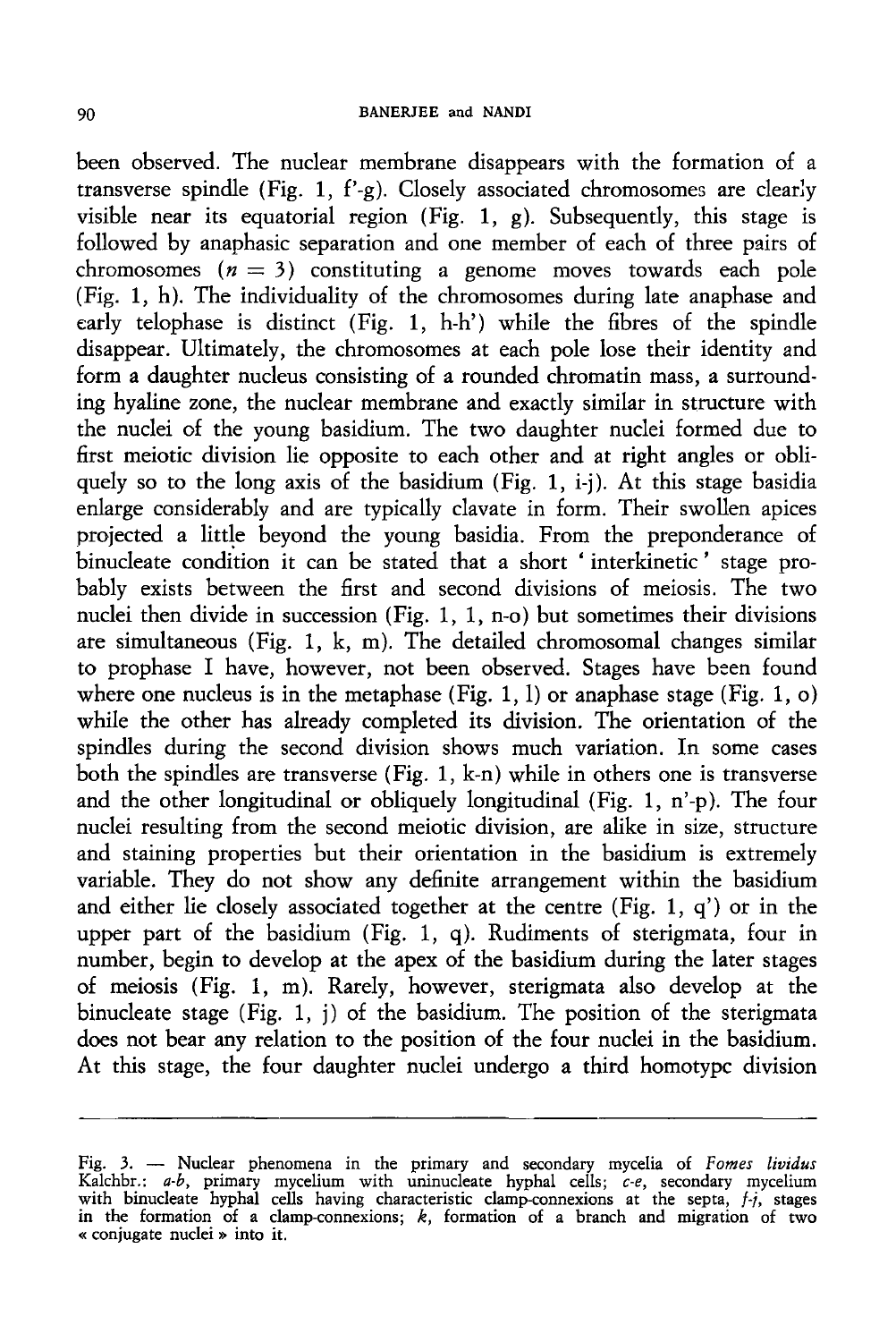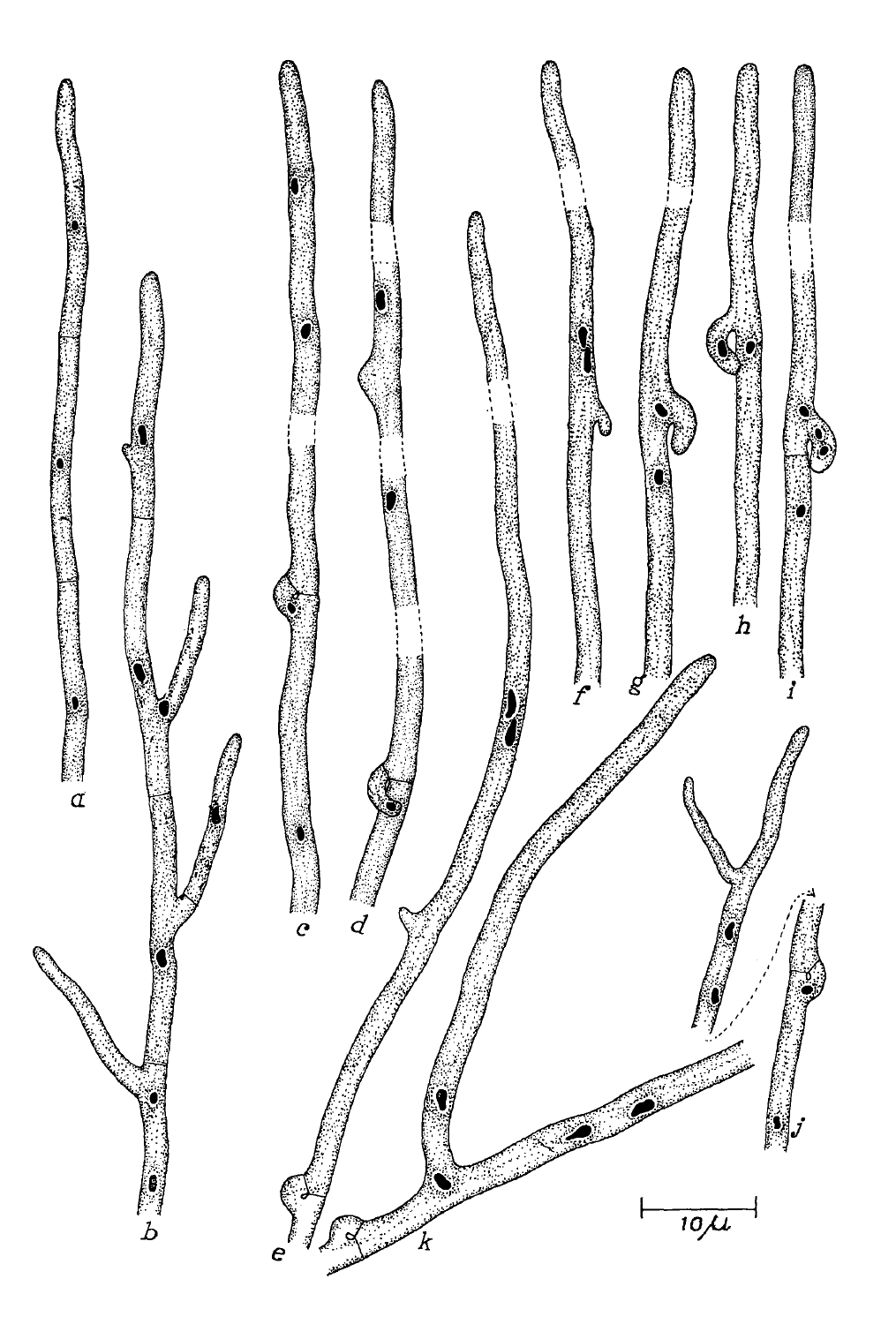forming eight closely associated nuclei (Fig. 1, r). Divisional stages and spindle-orientation of the third division have not been observed. This stage is followed by the swelling of the tips of the sterigmata and migration of the eight daughter nuclei at random into the four developing spores (Fig. 1, s). Stages of migration of nuclei from basidium into the spores have not been observed. The spores are uninucleate and are separated by walls from the sterigmata. The nucleus in each basidiospore usually occupies a central position (Fig. 1, t-u). Occasionally, the nucleus in each spore undergoes further homotypic division forming two daughter nuclei which lie side by side in a plane at right angle or parallel to its long axis (Fig. 1, y). After the formation of four basidiospores, the remaining four nuclei within each basidium gradually degenerate (Fig. 1, v-w). The sterigmata lose their identity, shorten and the basidium ultimately collapses (Fig. 1, x-y).

The basidiospores are thin-walled, hyaline, somewhat oblong with a distinct apiculus and in a stained preparation reveal the presence of one or two ' compact and homogenous ' type of nuclei that are exactly similar in structure with the nuclei of the young basidia (Fig. 2, a). In an uninucleate spore the nucleus occupies the central position (Fig. 2, a). When binucleate, the nuclei remain close together usually in the middle (Fig. 2, b) or quite separated from each other along the long axis of the spore (Fig. 2, d). During germination, the spores somewhat enlarge and one to three germ-tubes emerge from any point on the spore-wall (Fig. 2, e-i), single or opposite germ-tubes being more frequent (Fig. 2, e-g). The germ-tubes are either quite narrow (Fig. 2, i) or of the same width as that of the spores (Fig. 2, n). Branching of the germ-tubes may start immediately after their emergence (Fig. 2, h) or at a late stage (Fig. 2, t). In case of the binucleate spores one or both the nuclei migrate into the germ-tubes (Fig. 2, h, j). When the spore is uninucleate, the nucleus remains within the spore-case but supplies one daughter nucleus in the germ-tube (Fig. 2, k) after division. Occasionally, the nucleus in the germ-tube is immediately separated from the remaining portion by a transverse wall (Fig. 2, s). But more frequently the nucleus in the germtube repeatedly divides to make it multinucleate without laying down of transverse septa immediately (Fig. 2, m-n). During this mitotic division, three metaphasic chromosomes  $(n = 3)$  have been observed. Eventually wallformation starts from the tips of the elongating germ-tube or from the tips of its branches (Fig. 2, q-t, t) and a primary mycelium of uninucleate cells is produced.

The branched primary mycelium with uninucleate cells represents the monokaryophasic stage. The nuclei are of 'compact and homogenous' type comparable to those of the young basidium and basidiospores. The central chromatin mass of the nucleus is spherical, oval or irregular in outline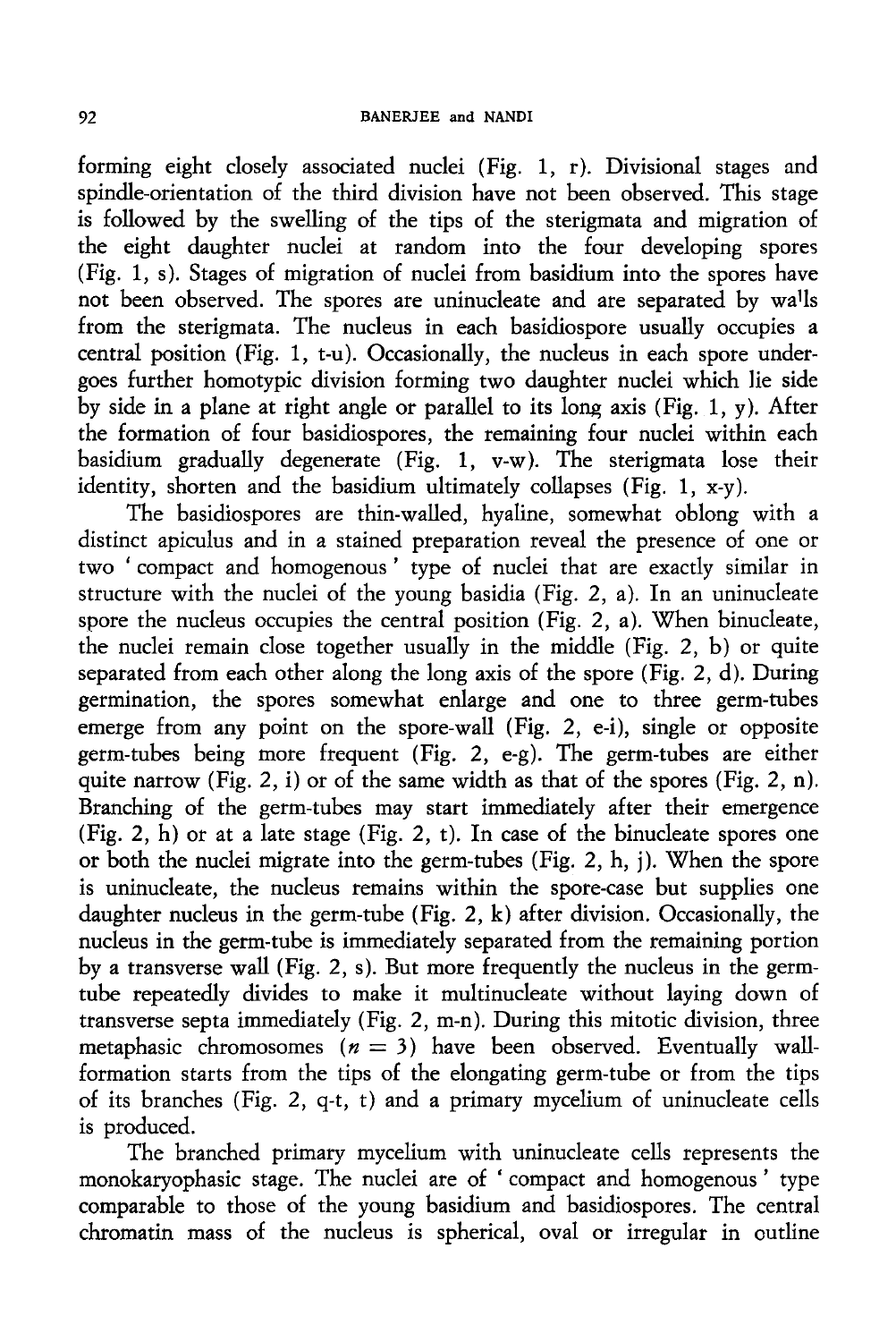(Fig. 3, a-b). The secondary mycelium, on the other hand, typically dikaryophasic and is made up of binucleate cells having a simple clamp-connexion almost at every septum (Fig. 3, c-k). The nuclei are exactly similar in structure and staining behavior to those present in the primary mycelium.

#### DISCUSSION

The basidiospores of *F. lividus* are phenotypically similar. They are uni- or binucleate and germinate to produce primary mycelia of uninucleate cells. The nuclei of basidiospores and those of primary mycelia are haploid. Secondary mycelium consists of binucleate cells and shows simple clampconnexion. This binucleate condition of the secondary mycelium continues until two haploid nuclei fuse in the young basidium forming a synkaryon. Then the interphasic enlargement of synkaryon follows. With the initation of meiosis, one or two nucleoli and a number of small, deeply stained chromatin bodies become visible within the nucleus. SWANSON (1961) considers that « the nucleic acid of the chromosomes are either too diffused to absorb much dye or as so hydrated that the dye is not accumulated in sufficient quantity to stain them intensely ». Such chromatin bodies have also been previously reported by WAKAYAMA (1930, 1932), BANERJEE et al. (1956, 1960, 1962) and others. As the division proceeds chromosomes appear and the diploid and haploid chromosome numbers have been found to be 6 and 3 respectively. The four nuclei formed after meiosis, undergo a third equational division giving rise to eight daughter nuclei. Of these, four nuclei migrate into four developing basidiospores, one in each, and are finally cut off at the tips of four sterigmata.

#### REFERENCES

- BANERJEE S. N. and BANERJEE N. C., 1961. *Contribution to the cytology of Hymenomycetes. V. Karyological observations in Trametes lactinea Berk.* Osterr. Bot. Zeitschr., 18: 184-193.
- BANERJEE S. N. and MUKHERJEE A. K., 1956. *Contribution to the cytology of Hymenomycetes*. *II. Karyological observations in Stereum fuscum (Sch.) Quel.* Indian Journ. Mycol. Res., 2: 41-50.
- BANERJEE S. N. and MUKHERJEE N., 1955. *Contribution to the cytology of Hymenomycetes*. *I. Cytological studies in Marasmius campanella Holterm.* Proc. Nat. lnst. Sci. India, 21 (3): 115-119.
- BANERJEE S. N. and NANDI B., 1962. *Contribution to the cytology of Hymenomycetes. VI.* Karyological studies in Flammula dilepis B. & Br. Caryologia, 15 (2): 257-366.
- BANERJEE S. N. and SAMADDER K. R., 1960. Contribution to the cytology of Hymenomycetes. *III. Karyological studies in Daedalea flavida Lev.* La Cellule, 60: 321-330.
- BANERJEE S. N. and SANYAL S., 1957. *Contribution to the cytology of Hymenomycetes. IV. Cytological Studies in Lentinus subnudus Berk. and* L. *praerigidus Berk.* Indian Journ. Mycol., Res., 3: 29-35.